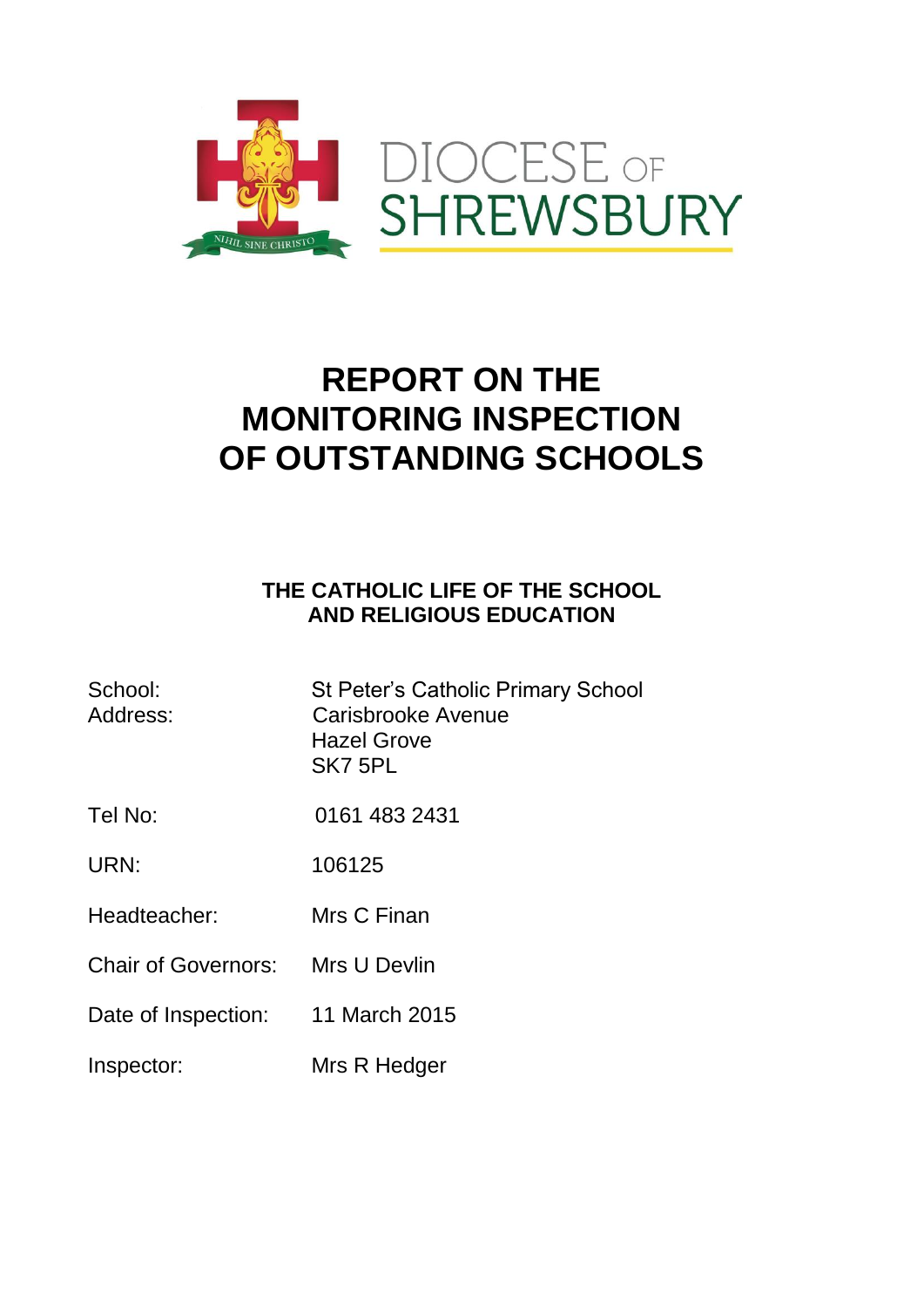St Peter's Catholic Primary School continues to be an outstanding and successful Catholic primary school. It is a welcoming, vibrant Catholic community, with Jesus firmly at the heart of all it does.

Since the last inspection the school has established a room for prayer known as the Faith Room and an area of the grounds is beautifully maintained as an outdoor area for prayer. Both areas are popular with the whole school community. The inspector was welcomed to the Faith room before the school day began, where children organised and led morning prayers.

During the academic year 2013-14, a Faith Council which includes pupil representatives from each year group was established. Pupils are rightly, very proud of their roles and their achievements, especially their role in choosing the Gospel story for each class, which is studied in depth over the year. Each class evaluates their gospel story and explores how the stories, events and message link to members of 'St Peter's family', and how that impacts on our lives today.

The Catholic character of the whole school is reinforced through a model of positive learning attitudes with the aid of the characters who comprise "St Peter's Family" e.g. Tim the team worker, Rory the reflective learner, Thelma the thinker. Children are actively encouraged to reflect on all aspects of school life and make positive comments. An example of this is the RE notice board where each week, a group of children are invited to offer their reflections on the weekly assembly.

The school has successfully developed the Religious Education scheme of work "The Way, The Truth and The Life". The introduction of an online assessment system has enabled the school leaders to monitor pupil attainment and progress, which is included in termly meetings with the Headteacher. Religious Education is a key priority in the School Development Plan and the action plan is well annotated, enabling governors to have a full understanding of the Catholic life of the school.

During the Learning Walk, the inspector visited every class. In each class, there was evidence of high standards of teaching and learning. Evidence of outstanding provision could be found in the children's books; in the quality of displays of children's work around the classrooms; in the conversations between the children and their teachers; and in the teachers' planning notes, which included clear differentiation based on previous assessments. The school has recently introduced a new marking strategy, which is known as the "Green Pen". This is popular with the children as it allows them to reflect positively on the teacher's suggestions and add to their work using green pen.

The children are enthusiastic learners and are keen to talk about their Religious Education experiences. They know and live the school's Mission Statement. They are able to articulate the meanings of the Gospel stories in their everyday lives. They express their own views and beliefs with confidence and are always encouraged to do so.

The leadership of the school is outstanding. The focussed and dedicated Leadership Team, which includes the Religious Education subject leader, lead a highly motivated and energetic staff. All leaders, governors and managers of St Peter's are deeply committed to the Catholic Church's mission in education. Their interactions, demonstrating integrity and sincerity, bear witness to their collective commitment to the communication of Christian faith to be believed and lived. They derive energy for the shared purpose of their work from the gospel teachings of Christ and strive successfully to create an atmosphere within the school community in which each child and adult can reach their true potential, unique in the image of God.

The school has very comprehensive monitoring and evaluation procedures in place and should continue to use them to deliver what is an outstanding quality of Religious Education.